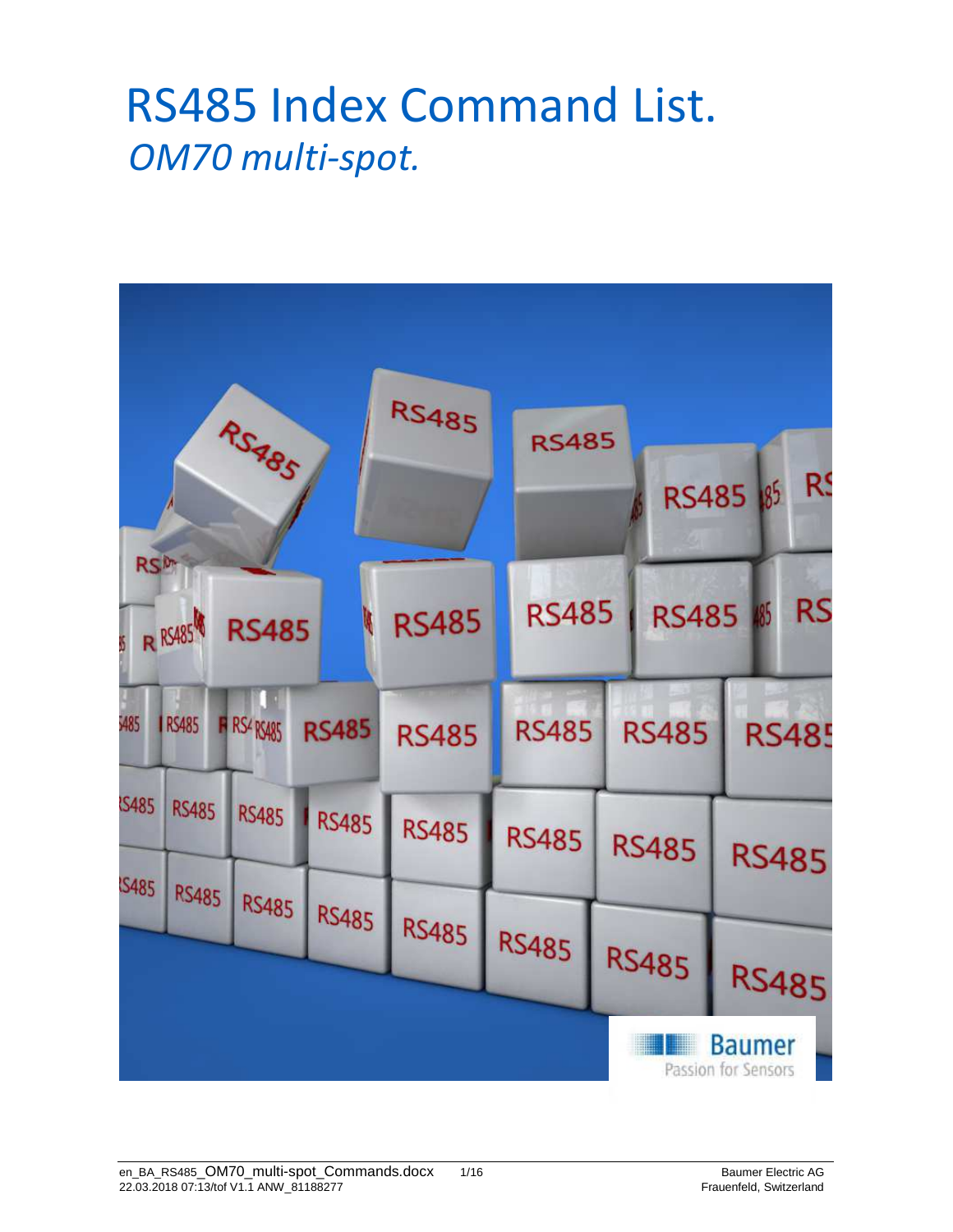

### **Contents**

| $\mathbf{1}$            | $\label{eq:1} \textbf{Introduction} \textcolor{red}{\textbf{.\textbf{1}}}\textbf{.\textbf{1}} \textbf{.} \textbf{.} \textbf{.} \textbf{.} \textbf{.} \textbf{.} \textbf{.} \textbf{.} \textbf{.} \textbf{.} \textbf{.} \textbf{.} \textbf{.} \textbf{.} \textbf{.} \textbf{.} \textbf{.} \textbf{.} \textbf{.} \textbf{.} \textbf{.} \textbf{.} \textbf{.} \textbf{.} \textbf{.} \textbf{.} \textbf{.} \textbf{.} \textbf{.} \textbf{.} \$ |  |
|-------------------------|--------------------------------------------------------------------------------------------------------------------------------------------------------------------------------------------------------------------------------------------------------------------------------------------------------------------------------------------------------------------------------------------------------------------------------------------|--|
| 1.1                     |                                                                                                                                                                                                                                                                                                                                                                                                                                            |  |
| $\overline{2}$          |                                                                                                                                                                                                                                                                                                                                                                                                                                            |  |
| $\overline{\mathbf{3}}$ |                                                                                                                                                                                                                                                                                                                                                                                                                                            |  |
| 3.1                     |                                                                                                                                                                                                                                                                                                                                                                                                                                            |  |
| 3.2                     |                                                                                                                                                                                                                                                                                                                                                                                                                                            |  |
| 3.3                     |                                                                                                                                                                                                                                                                                                                                                                                                                                            |  |
| 3.4                     |                                                                                                                                                                                                                                                                                                                                                                                                                                            |  |
| 3.5                     |                                                                                                                                                                                                                                                                                                                                                                                                                                            |  |
| 3.6                     |                                                                                                                                                                                                                                                                                                                                                                                                                                            |  |
| 3.7                     |                                                                                                                                                                                                                                                                                                                                                                                                                                            |  |
| 3.8                     |                                                                                                                                                                                                                                                                                                                                                                                                                                            |  |
| $\boldsymbol{A}$        |                                                                                                                                                                                                                                                                                                                                                                                                                                            |  |
| 5                       |                                                                                                                                                                                                                                                                                                                                                                                                                                            |  |
| 5.1                     |                                                                                                                                                                                                                                                                                                                                                                                                                                            |  |
| 6                       |                                                                                                                                                                                                                                                                                                                                                                                                                                            |  |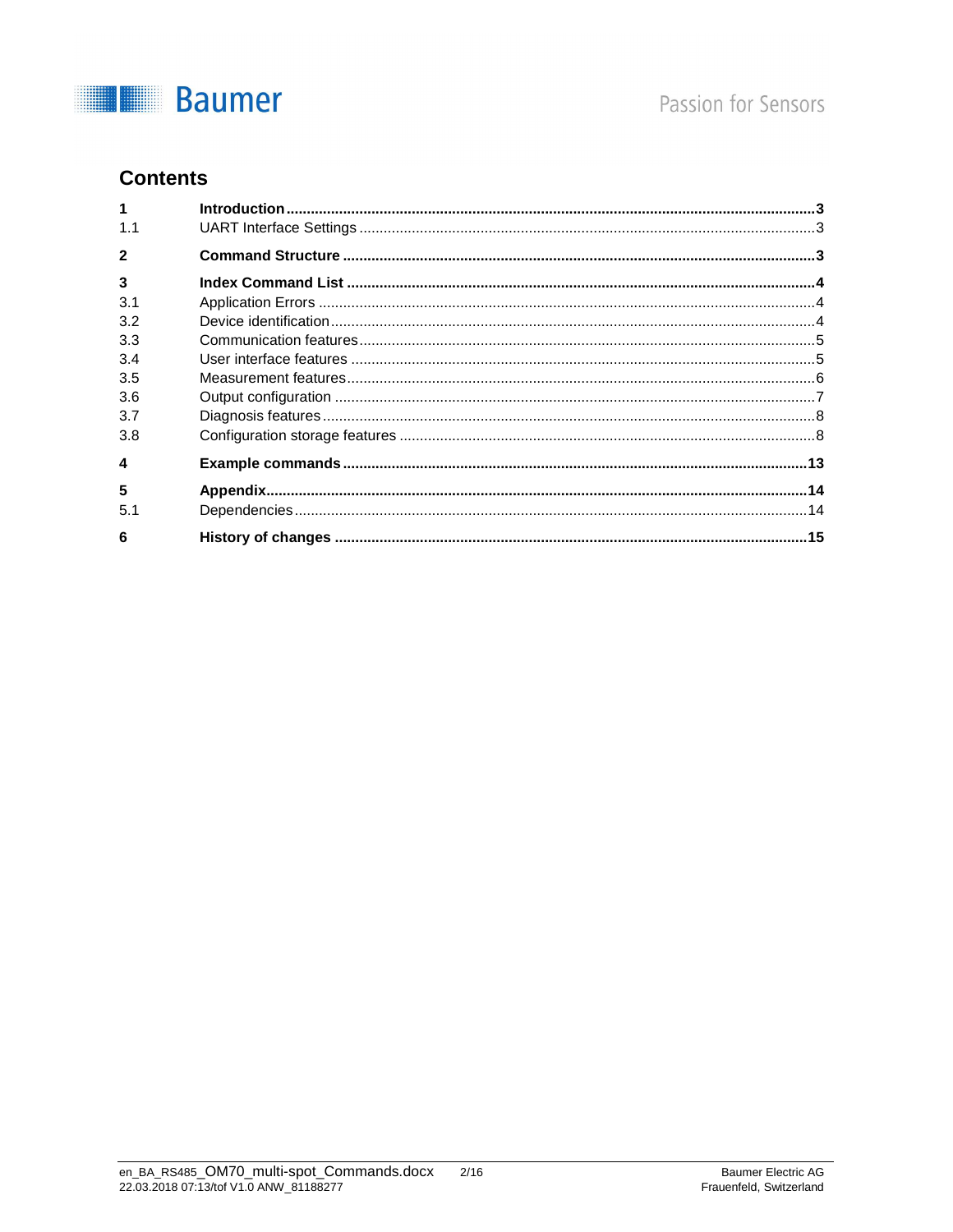

#### **1 Introduction**

This manual supplements the manual "RS485 Protocol Structure" and is valid for the Baumer OM70 multispot sensors.

#### **1.1 UART Interface Settings**

| <b>Index Command</b>  | Value |
|-----------------------|-------|
| Baud rate at power up | 57600 |
| Databits              | 8     |
| Startbit              |       |
| Stopbit               |       |
| Parity                | Even  |

#### **2 Command Structure**

An RS485 command is structured as follows.



The information to be transmitted is called PAYLOAD and has to be sent in a so-called frame so that the command can be recognized and processed.

This frame always has the same structure and contains a start, a device address, a PAYLOAD, a checksum and an end.

| <b>START</b> | <b>DEVICE ADDR</b> | <b>PAYLOAD</b>     | <b>CHECKSUM</b> | <b>END</b> |
|--------------|--------------------|--------------------|-----------------|------------|
| 1 char       | 2 char             | n char             | 4 char          | 2 char     |
|              | 0199               | Index Command List | ****            | \r\n       |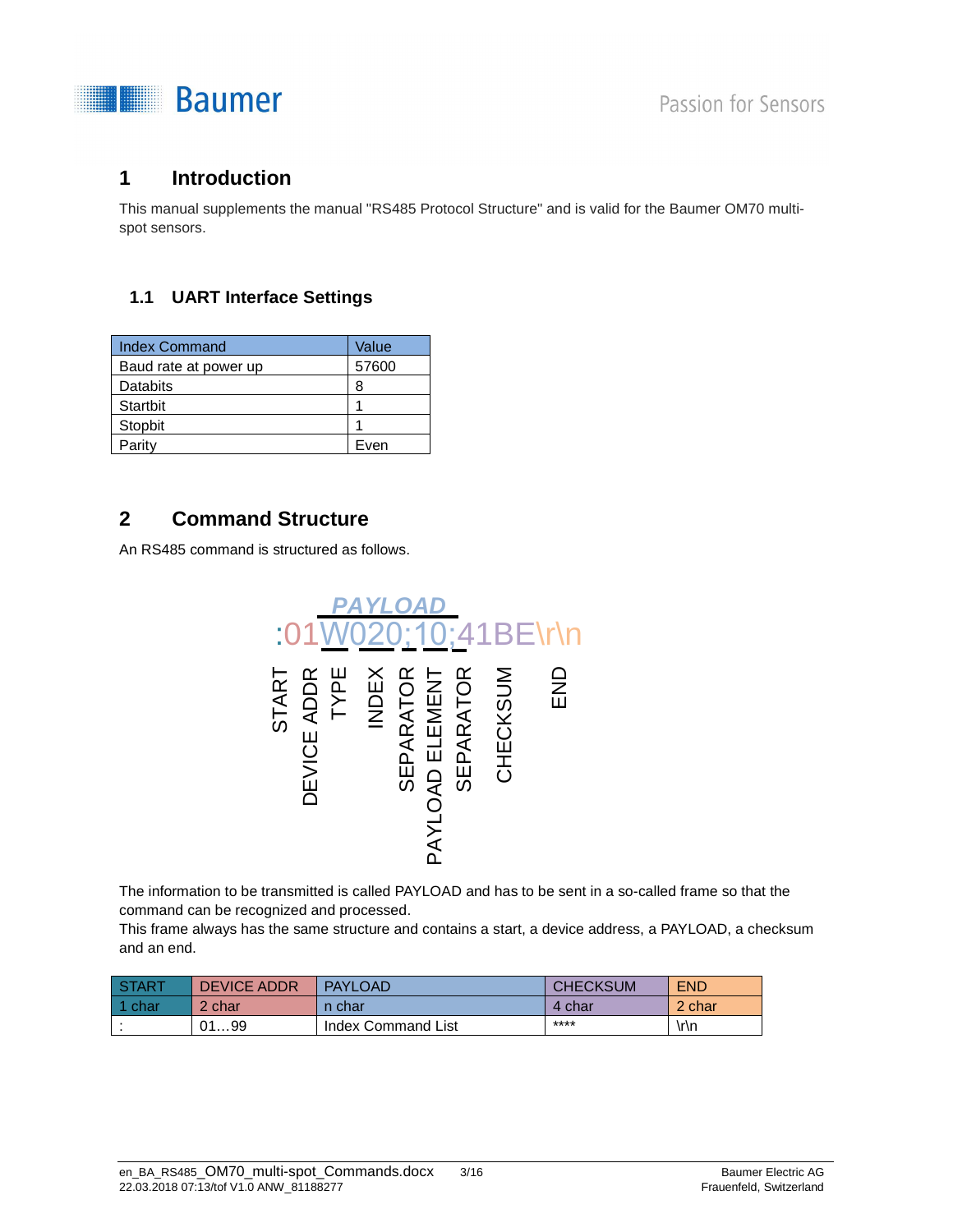### **3 Index Command List**

Values marked with \* are the Factory settings



#### **3.1 Application Errors**

| 0<br>0x0 | $\mathbb{R}$ |        | <b>Application error</b><br>Contains the application error code of the last command. If an   no<br>application error occurs, it is signalled using the underlying<br>protocol. The error code has to be read immediately after the<br>error is signalled. It will be overwritten by any other<br>command. | Stored in configuration |
|----------|--------------|--------|-----------------------------------------------------------------------------------------------------------------------------------------------------------------------------------------------------------------------------------------------------------------------------------------------------------|-------------------------|
|          |              | UINT32 | Application error<br>0<br>no error<br>value not accessible<br>argument out of range<br>99<br>distance out of range<br>100<br>angle out of range<br>101<br>flatness out of range<br>102<br>length out of range<br>103                                                                                      |                         |

#### **3.2 Device identification**

| 0x1 | $\mathbb{R}$ |              | <b>Vendor info</b><br>Vendor information | Stored in configuration<br>no |
|-----|--------------|--------------|------------------------------------------|-------------------------------|
|     |              | UINT32       | Vendor id<br><b>Baumer Electric AG</b>   |                               |
|     |              | STRING<br>65 | Vendor name                              |                               |
|     |              |              | default: Baumer Electric AG              |                               |

| $\mathbf{2}$<br>0x2 | R |              | <b>Device info</b><br>Device information  | Stored in configuration<br>no |
|---------------------|---|--------------|-------------------------------------------|-------------------------------|
|                     |   | UINT32       | Device id                                 |                               |
|                     |   | UINT32       | Product id<br>Material number             |                               |
|                     |   | STRING<br>65 | Sensor type<br>Eg. OXE7.E25T-MB3E.SIMD.A7 |                               |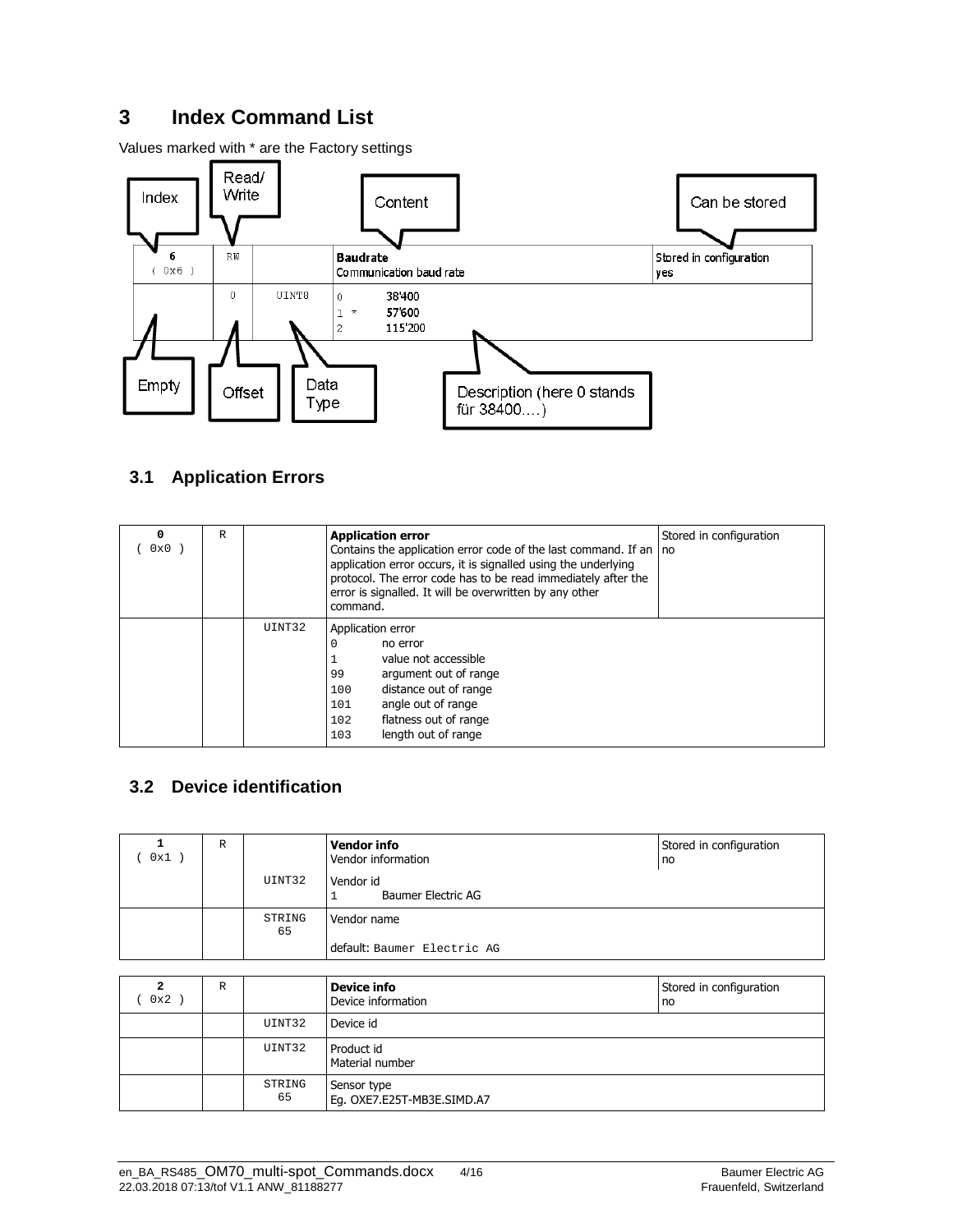

|  | STRING<br>- -<br>ТP | -<br>number<br>Serial<br>7890AB<br>--<br>__<br>. |
|--|---------------------|--------------------------------------------------|
|--|---------------------|--------------------------------------------------|

#### **3.3 Communication features**

| 5<br>0x5)    | <b>RW</b> |       | <b>Bus address</b>                         | Stored in configuration<br>yes |
|--------------|-----------|-------|--------------------------------------------|--------------------------------|
|              |           | UINT8 | Bus address                                |                                |
|              |           |       | Value range: $1 \ldots 99$                 |                                |
|              |           |       |                                            |                                |
|              |           |       |                                            |                                |
| 6<br>$0x6$ ) | <b>RW</b> |       | <b>Baudrate</b><br>Communication baud rate | Stored in configuration<br>yes |

#### **3.4 User interface features**

| 10<br>0xA | <b>RW</b> |       | RS485 lock<br>Access lock for RS485. If the lock is activated, the sensor can<br>be controlled using the touch buttons and all RS485<br>commands will be rejected (except access to this index). If<br>the lock is deactivated, the sensor can be controlled using<br>RS485. In this case, all physical outputs (analog, switching<br>and alarm out) will be deactivated and the LEDS will be set to<br>a fixed state. | Stored in configuration<br>no |
|-----------|-----------|-------|------------------------------------------------------------------------------------------------------------------------------------------------------------------------------------------------------------------------------------------------------------------------------------------------------------------------------------------------------------------------------------------------------------------------|-------------------------------|
|           |           | UINT8 | RS485 lock<br>Lock deactivated<br>0<br>Lock activated<br>$1 *$                                                                                                                                                                                                                                                                                                                                                         |                               |

| 11<br>0xB | <b>RW</b> |       | <b>Output reactivation</b><br>If enabled, the physical outputs (analog, switching and alarm<br>out) will be re-enabled. Be aware that using physical outputs<br>and RS485 simultaneously may lead to interferences. When<br>RS485 lock is active, the outputs are also activated regardless<br>of this index. | Stored in configuration<br>ves |
|-----------|-----------|-------|---------------------------------------------------------------------------------------------------------------------------------------------------------------------------------------------------------------------------------------------------------------------------------------------------------------|--------------------------------|
|           |           | UINT8 | Output reactivation<br>Outputs deactivated<br>∩ *<br>Outputs activated                                                                                                                                                                                                                                        |                                |

| 15<br>0xF | <b>RW</b> |       | Display language                                                              | Stored in configuration<br>yes |
|-----------|-----------|-------|-------------------------------------------------------------------------------|--------------------------------|
|           |           | UINT8 | Display language<br>English<br>$0 *$<br>German<br>Italian<br>2<br>French<br>3 |                                |

| 16   | <b>RW</b> | Display backlight | Stored in configuration |
|------|-----------|-------------------|-------------------------|
| 0x10 |           |                   | yes                     |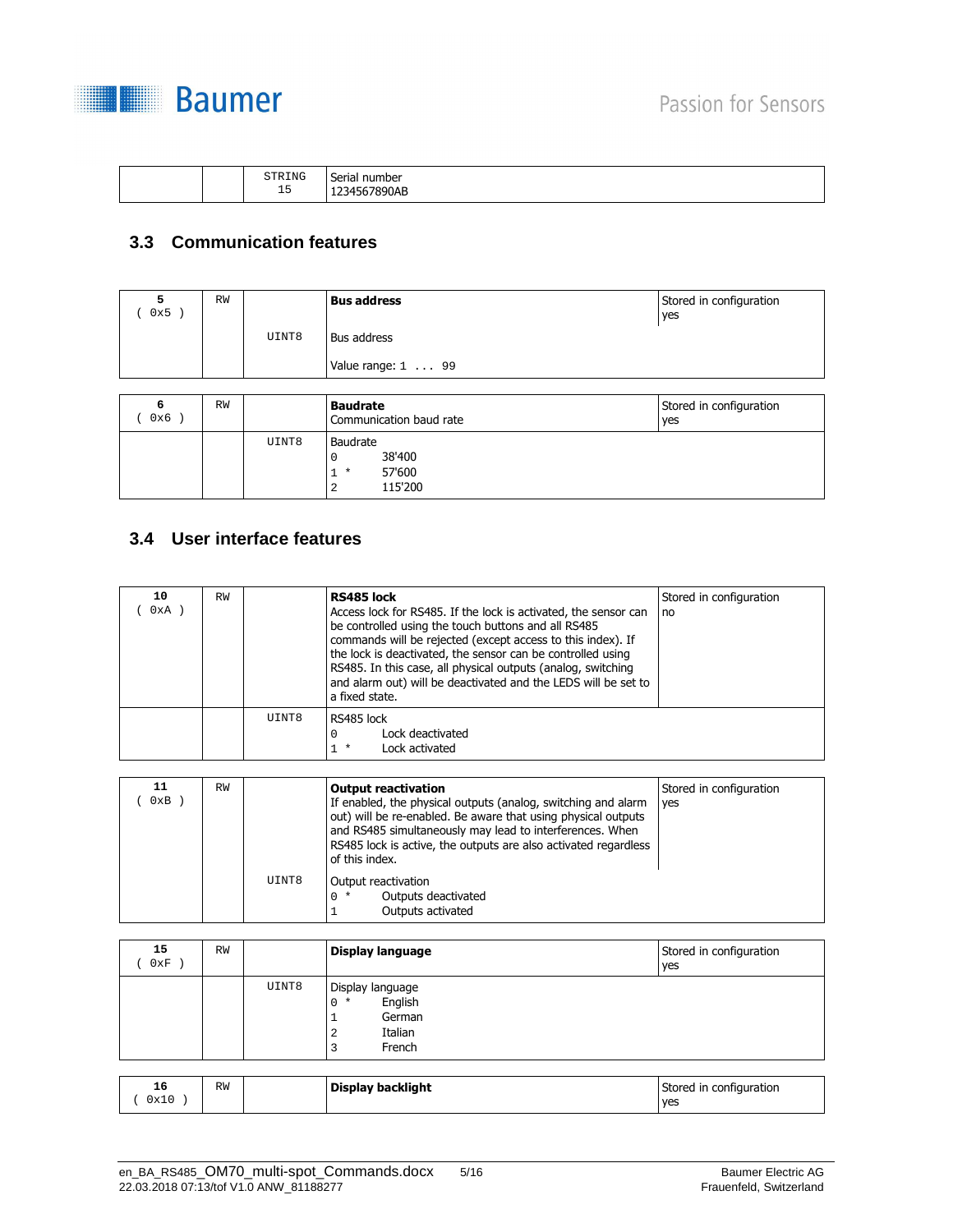

| UINT8 | Display backlight         |                                                        |
|-------|---------------------------|--------------------------------------------------------|
|       | 5 min<br>$0 *$            | Display backlight switched off after 5min inactivity.  |
|       | $10 \text{ min}$          | Display backlight switched off after 10min inactivity. |
|       | 20 min<br>2               | Display backlight switched off after 20min inactivity. |
|       | Always on<br>$\mathbf{z}$ | Display backlight is newer switched off.               |

| 17<br>0x11 | RW |       | <b>Touch button lock</b>                                                       | Stored in configuration<br>yes |
|------------|----|-------|--------------------------------------------------------------------------------|--------------------------------|
|            |    | UINT8 | Touch button lock<br>Touch buttons not locked<br>$0 *$<br>Touch buttons locked |                                |

#### **3.5 Measurement features**

| 20<br>0x14 | RW |       | <b>Measurement type selection</b>                                                                                                                                                         | Stored in configuration<br>yes |
|------------|----|-------|-------------------------------------------------------------------------------------------------------------------------------------------------------------------------------------------|--------------------------------|
|            |    | UINT8 | Measurement type selection<br>Measurement type to use for all outputs (Analog output, Digital output, LED's).<br>Distance (AVG)<br>$10 *$<br>Distance (MAX)<br>11<br>Distance (MIN)<br>12 |                                |

| 21<br>0x15 | R |         | <b>Measurement value</b><br>Measurement value selected by the "Measurement type<br>selection" index. | Stored in configuration<br>no |
|------------|---|---------|------------------------------------------------------------------------------------------------------|-------------------------------|
|            |   | FLOAT32 | Measurement value<br>[mm]                                                                            |                               |
|            |   | UINT8   | Quality<br>Quality of the optical input signal.<br>Valid<br>0<br>Low signal<br>No signal<br>4        |                               |

| 22<br>$0x16$ ) | $\mathbb{R}$ |         | Stored in configuration<br>All measurement values<br>Get all available measurement values according to selected<br>no<br>measurement type. This index can only be read if precision is<br>set to "standard". |
|----------------|--------------|---------|--------------------------------------------------------------------------------------------------------------------------------------------------------------------------------------------------------------|
|                |              | FLOAT32 | Average                                                                                                                                                                                                      |
|                |              | FLOAT32 | Max                                                                                                                                                                                                          |
|                |              | FLOAT32 | Min                                                                                                                                                                                                          |
|                |              | FLOAT32 | Dummy                                                                                                                                                                                                        |
|                |              | FLOAT32 | Standard deviation                                                                                                                                                                                           |
|                |              | UINT8   | Quality<br>Valid<br>$\Omega$<br>Low signal<br>No signal<br>$\overline{4}$                                                                                                                                    |

| 30<br>0x1E | RW |       | Field of view<br>Lateral measuring field          | Stored in configuration<br>ves |
|------------|----|-------|---------------------------------------------------|--------------------------------|
|            |    | INT16 | Limit left<br>Field of view left limitation [mm]. |                                |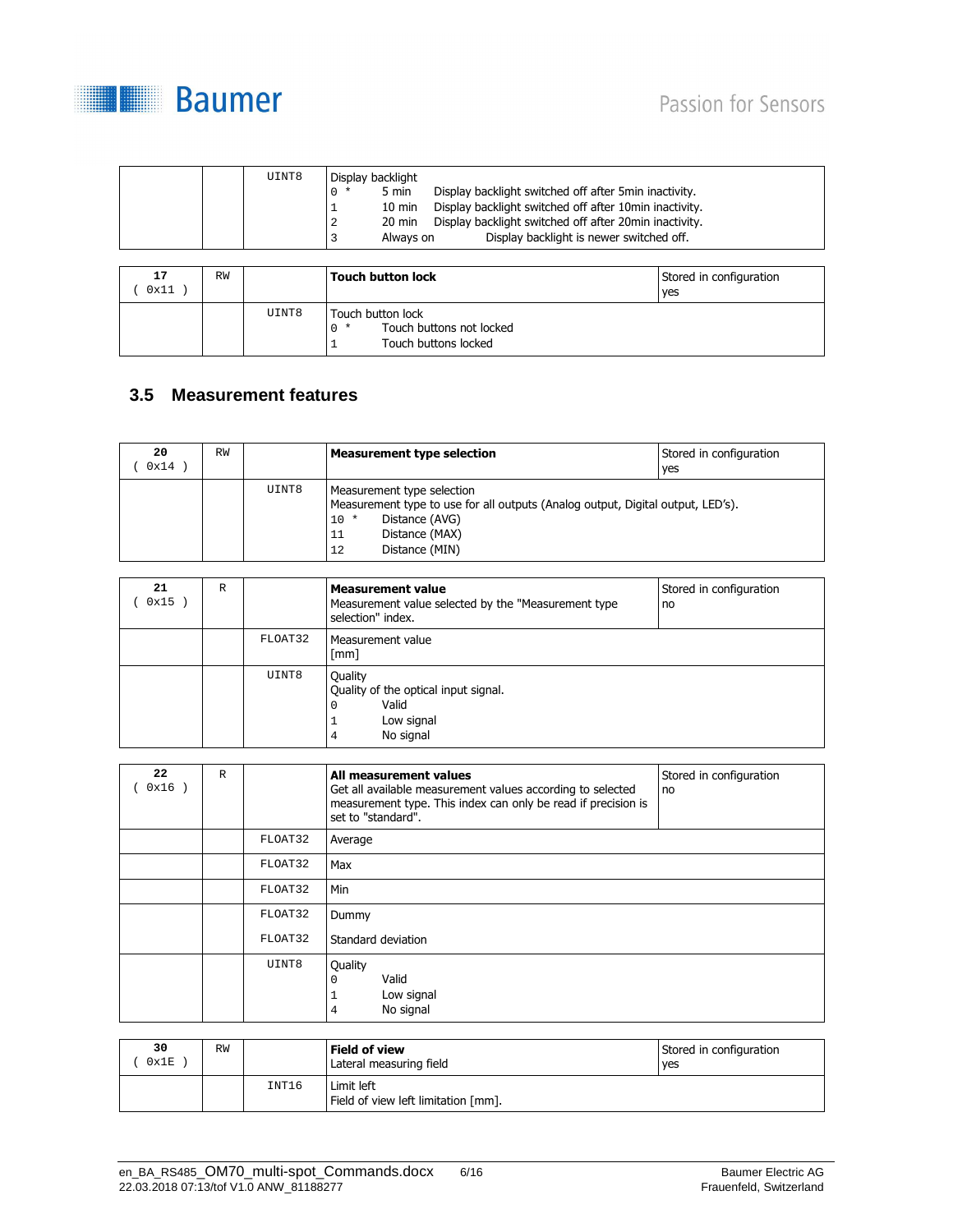



|                |           | INT16 | Limit right<br>Field of view right limitation [mm].                                                                                                                                                                                        |                                |
|----------------|-----------|-------|--------------------------------------------------------------------------------------------------------------------------------------------------------------------------------------------------------------------------------------------|--------------------------------|
|                |           |       |                                                                                                                                                                                                                                            |                                |
| 31<br>(0x1F)   | W         |       | Set field of view to MAX command<br>Sets the field of view to its maximum values.                                                                                                                                                          | Stored in configuration<br>no  |
|                |           | UINT8 | Set field of view to MAX command<br>Set field of view to MAX<br>$\mathbf{1}$                                                                                                                                                               |                                |
|                |           |       |                                                                                                                                                                                                                                            |                                |
| 32<br>$0x20$ ) | <b>RW</b> |       | Object type<br>Adjust the exposure time for either dark target objects or<br>bright target objects. Selecting DarkObject will lead to a<br>longer measurement cylce.                                                                       | Stored in configuration<br>yes |
|                |           | UINT8 | Object type<br>$0 *$<br>Bright object<br>Dark object<br>$\mathbf{1}$                                                                                                                                                                       |                                |
|                |           |       |                                                                                                                                                                                                                                            |                                |
| 33<br>(0x21)   | <b>RW</b> |       | <b>Precision</b><br>Adjust the filtering of the measured values.                                                                                                                                                                           | Stored in configuration<br>yes |
|                |           | UINT8 | Precision<br>$0 *$<br>Standard<br>High<br>1<br>$\overline{a}$<br>Very high                                                                                                                                                                 |                                |
|                |           |       |                                                                                                                                                                                                                                            |                                |
| 34<br>(0x22)   | <b>RW</b> |       | Laser off data hold<br>If activated, the measurement will be suspended and the laser<br>is switched off. All outputs will hold the current value. The<br>diagnose mode (50) is disabled. If deactivated, the<br>measurement will continue. | Stored in configuration<br>no  |
|                |           | UINT8 | Laser off data hold<br>Measurement is running<br>$0 *$<br>Measurement is holding<br>$\mathbf{1}$                                                                                                                                           |                                |

#### **3.6 Output configuration**

| 40<br>0x28 | RW |         | Digital output configuration<br>Settings of the digital output pin. | Stored in configuration<br>yes |
|------------|----|---------|---------------------------------------------------------------------|--------------------------------|
|            |    | FLOAT32 | Switch point 1<br>$\lceil mm \rceil$                                |                                |
|            |    | FLOAT32 | Switch point 2<br>$\lceil mm \rceil$                                |                                |
|            |    | UINT8   | Digital output type<br>Point<br>$0 *$<br>Window                     |                                |
|            |    | UINT8   | Digital output polarity<br>Active high<br>$0 *$<br>Active low       |                                |

| 41<br>0x29 | <b>RW</b> |       | Analog output configuration<br>The analog output can be set as current or voltage output. | Stored in configuration<br>yes |
|------------|-----------|-------|-------------------------------------------------------------------------------------------|--------------------------------|
|            |           | UINT8 | Analog output type<br>Current<br>$0 *$<br>Voltage                                         |                                |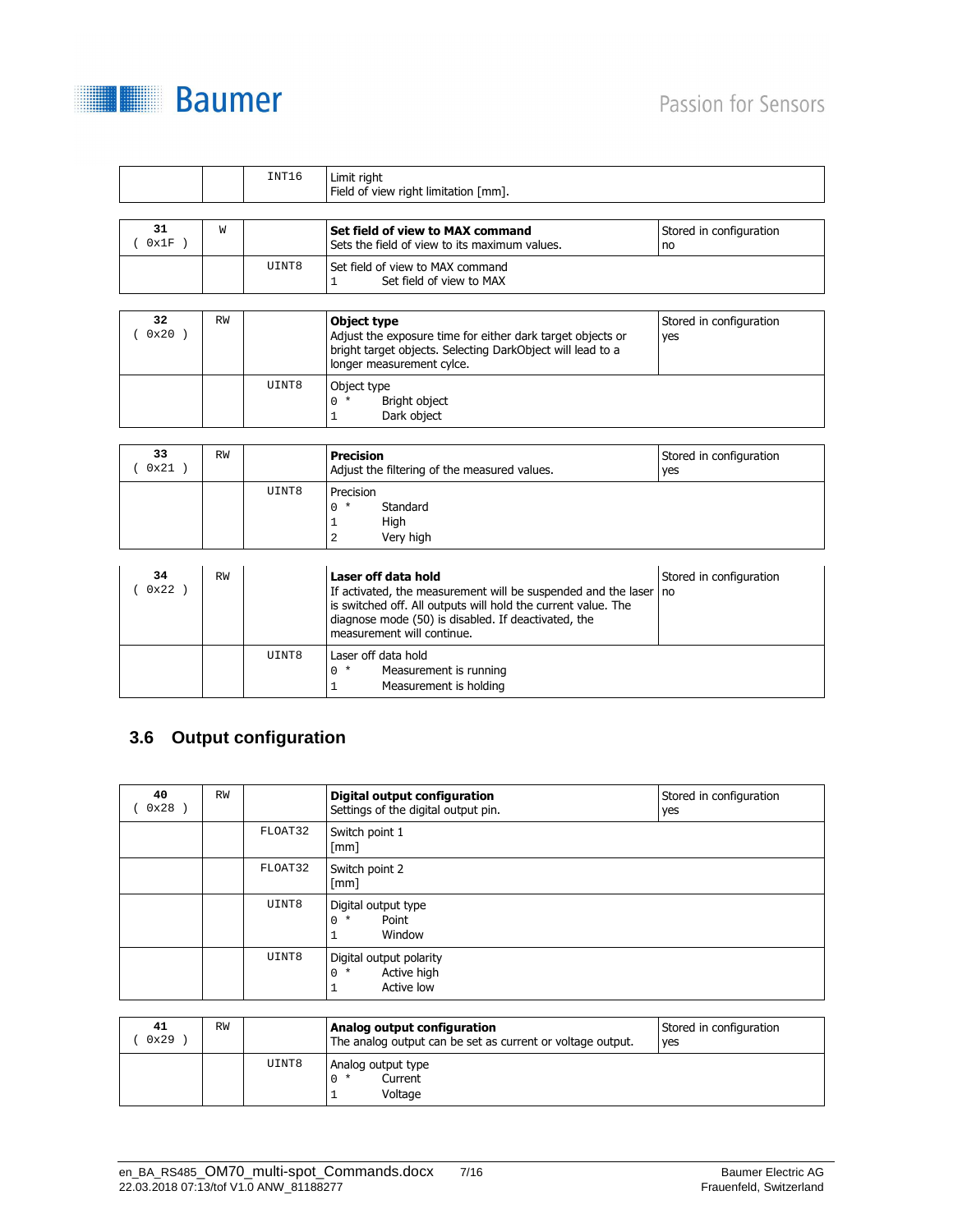## Passion for Sensors



| UINT8 | Analog output slope<br>Slope of the analog characteristic curve. Can be positive (minimum output at minimum<br>measurement value, fullscale output at maximum measurement value) or negative (vice<br>versa). |
|-------|---------------------------------------------------------------------------------------------------------------------------------------------------------------------------------------------------------------|
|       | Positive<br>$0 *$                                                                                                                                                                                             |
|       | <b>Negative</b>                                                                                                                                                                                               |

| 42<br>0x2A | <b>RW</b> |         | Analog output scaling<br>Points within the measuring range where the analog output<br>value reaches its minimum/ full scale value (depends on<br>"Analog output slope" setting). | Stored in configuration<br>yes |
|------------|-----------|---------|----------------------------------------------------------------------------------------------------------------------------------------------------------------------------------|--------------------------------|
|            |           | FLOAT32 | Analog scaling near point<br>[mm]                                                                                                                                                |                                |
|            |           | FLOAT32 | Analog scaling far point<br>[mm]                                                                                                                                                 |                                |

| 43<br>0x2B | W |       | Set analog out scale to MAX command<br>Sets the ananlog output scaling to its maximum values. | Stored in configuration<br>no |
|------------|---|-------|-----------------------------------------------------------------------------------------------|-------------------------------|
|            |   | UINT8 | Set analog out scale to MAX command<br>Set analog out scale to MAX.                           |                               |

#### **3.7 Diagnosis features**

| 50<br>0x32 | <b>RW</b> |       | Diagnose mode<br>If diagnose mode is activated, the diagnosis features (live<br>monitor and profile) can be used. During diagnose mode, all<br>filters will be disabled and the ouputs (analog and digital) will<br>be set to fixed values. The standard measurement values are<br>not accessible (index 21,22) and the laser can't be switched<br>off (index 34). | Stored in configuration<br>no |
|------------|-----------|-------|--------------------------------------------------------------------------------------------------------------------------------------------------------------------------------------------------------------------------------------------------------------------------------------------------------------------------------------------------------------------|-------------------------------|
|            |           | UINT8 | Diagnose mode<br>Deactivated<br>$0 *$<br>Activated                                                                                                                                                                                                                                                                                                                 |                               |

| 51<br>0x33 | $\mathbb R$ |         | Live monitor<br>The Live monitor values are based on the learned reference<br>plane (Flex mount feature). | Stored in configuration<br>no |
|------------|-------------|---------|-----------------------------------------------------------------------------------------------------------|-------------------------------|
|            |             | FLOAT32 | Angle<br>[deg]                                                                                            |                               |
|            |             | FLOAT32 | Center hight<br>[mm]                                                                                      |                               |
|            |             | FLOAT32 | Left edge rising<br>$\lceil mm \rceil$                                                                    |                               |

#### **3.8 Configuration storage features**

| 200<br>0xC8 | W |       | <b>Load configuration command</b><br>Loads the selected configuration to ram (current<br>configuration). For permanent storage of the loaded values,<br>the "Store configuration command" has to be used. | Stored in configuration<br>no |
|-------------|---|-------|-----------------------------------------------------------------------------------------------------------------------------------------------------------------------------------------------------------|-------------------------------|
|             |   | UINT8 | Configuration number<br>Active config                                                                                                                                                                     |                               |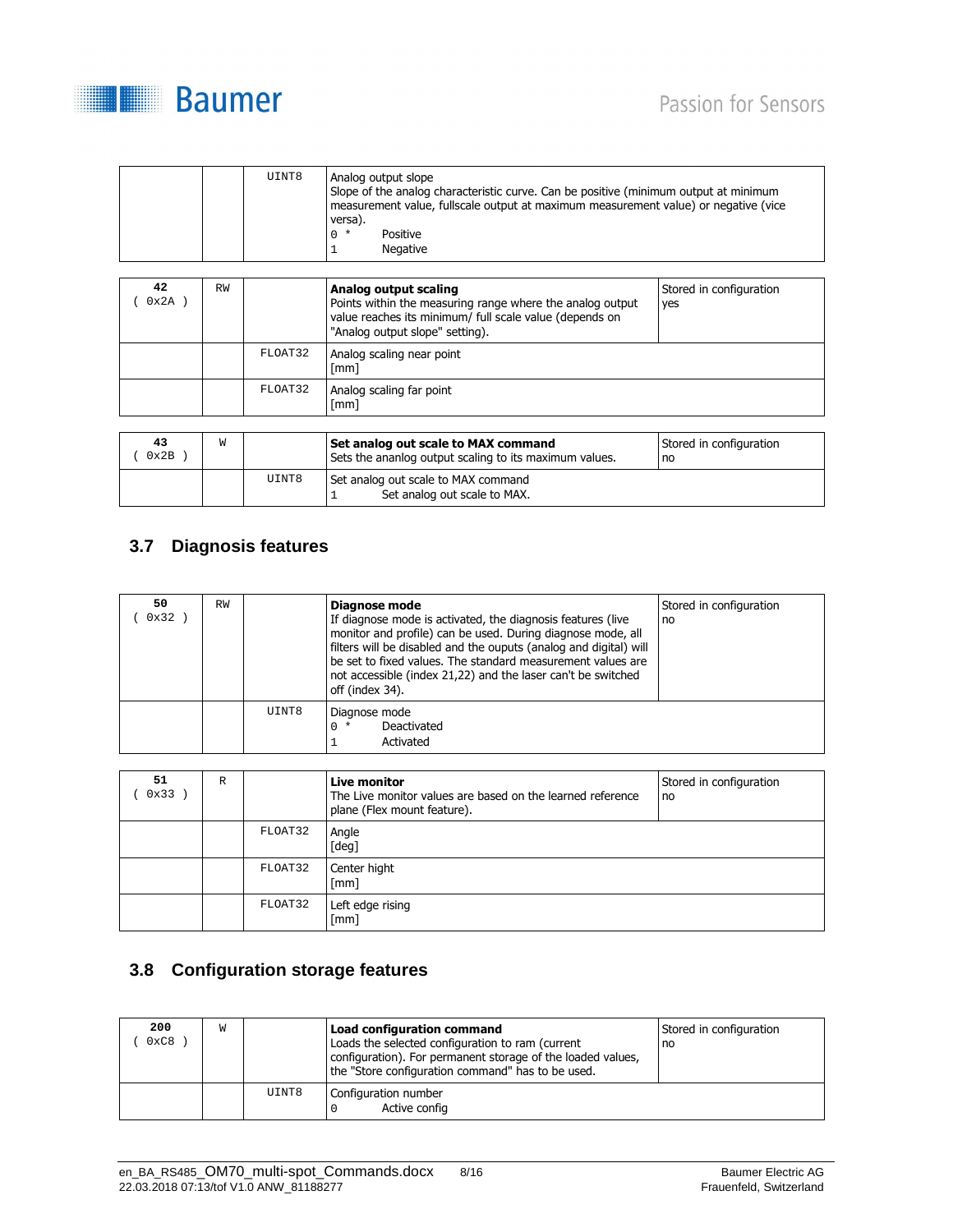

|                             |   |         | Config 1<br>1<br>$\overline{a}$<br>Config 2<br>Config 3<br>3                                                                                                                                                                                                                                                                                               |                               |
|-----------------------------|---|---------|------------------------------------------------------------------------------------------------------------------------------------------------------------------------------------------------------------------------------------------------------------------------------------------------------------------------------------------------------------|-------------------------------|
| 201<br>$0xC9$ )<br>$\left($ | W |         | <b>Store configuration command</b><br>Permanently stores the current configuration.                                                                                                                                                                                                                                                                        | Stored in configuration<br>no |
|                             |   | UINT8   | Configuration number<br>Active config<br>Current configuration will be stored to the active configuration.<br>$\mathsf 0$<br>$\mathbf{1}$<br>Config 1 Current configuration will be stored to Config 1.<br>Config 2 Current configuration will be stored to Config 2.<br>$\overline{2}$<br>3<br>Config 3 Current configuration will be stored to Config 3. |                               |
| 202<br>$0xCA$ )<br>(        | W |         | Reset to factory settings command<br>All configurations will be reset to factory settings. The sensor<br>will reboot after execution of this command.                                                                                                                                                                                                      | Stored in configuration<br>no |
|                             |   | UINT8   | Reset to factory settings command<br>Reset to factory settings<br>0                                                                                                                                                                                                                                                                                        |                               |
| 203<br>(0xCB)               | R |         | <b>Configuration 1</b><br>Values stored in configuration 1.                                                                                                                                                                                                                                                                                                | Stored in configuration<br>no |
|                             |   | UINT8   | Measurement type selection<br>Measurement type to use for all outputs (Analog output, Digital output, LED's).<br>$10 *$<br>Distance (AVG)<br>Distance (MAX)<br>11<br>12<br>Distance (MIN)                                                                                                                                                                  |                               |
|                             |   | UINT8   | Object type<br>$0 *$<br>Bright object<br>Dark object<br>$\mathbf{1}$                                                                                                                                                                                                                                                                                       |                               |
|                             |   | UINT8   | Precision<br>Standard<br>$0 *$<br>$\mathbf 1$<br>High<br>$\overline{2}$<br>Very high                                                                                                                                                                                                                                                                       |                               |
|                             |   | INT8    | Dummy_1                                                                                                                                                                                                                                                                                                                                                    |                               |
|                             |   | FLOAT32 | Dummy_2                                                                                                                                                                                                                                                                                                                                                    |                               |
|                             |   | FLOAT32 | Dummy_3                                                                                                                                                                                                                                                                                                                                                    |                               |
|                             |   | INT16   | Limit left<br>Field of view left limitation [mm].                                                                                                                                                                                                                                                                                                          |                               |
|                             |   | INT16   | Limit right<br>Field of view right limitation [mm].                                                                                                                                                                                                                                                                                                        |                               |
|                             |   | FLOAT32 | Analog scaling near point<br>$\lceil$ mm $\rceil$                                                                                                                                                                                                                                                                                                          |                               |
|                             |   | FLOAT32 | Analog scaling far point<br>[mm]                                                                                                                                                                                                                                                                                                                           |                               |
|                             |   | UINT8   | Analog output type<br>Current<br>$0 *$<br>$\mathbf{1}$<br>Voltage                                                                                                                                                                                                                                                                                          |                               |
|                             |   | UINT8   | Analog output slope<br>Slope of the analog characteristic curve. Can be positive (minimum output at minimum<br>measurement value, fullscale output at maximum measurement value) or negative (vice<br>versa).<br>$0 *$<br>Positive<br>Negative<br>$\mathbf 1$                                                                                              |                               |
|                             |   | UINT8   | Digital output type<br>Point<br>$0 *$                                                                                                                                                                                                                                                                                                                      |                               |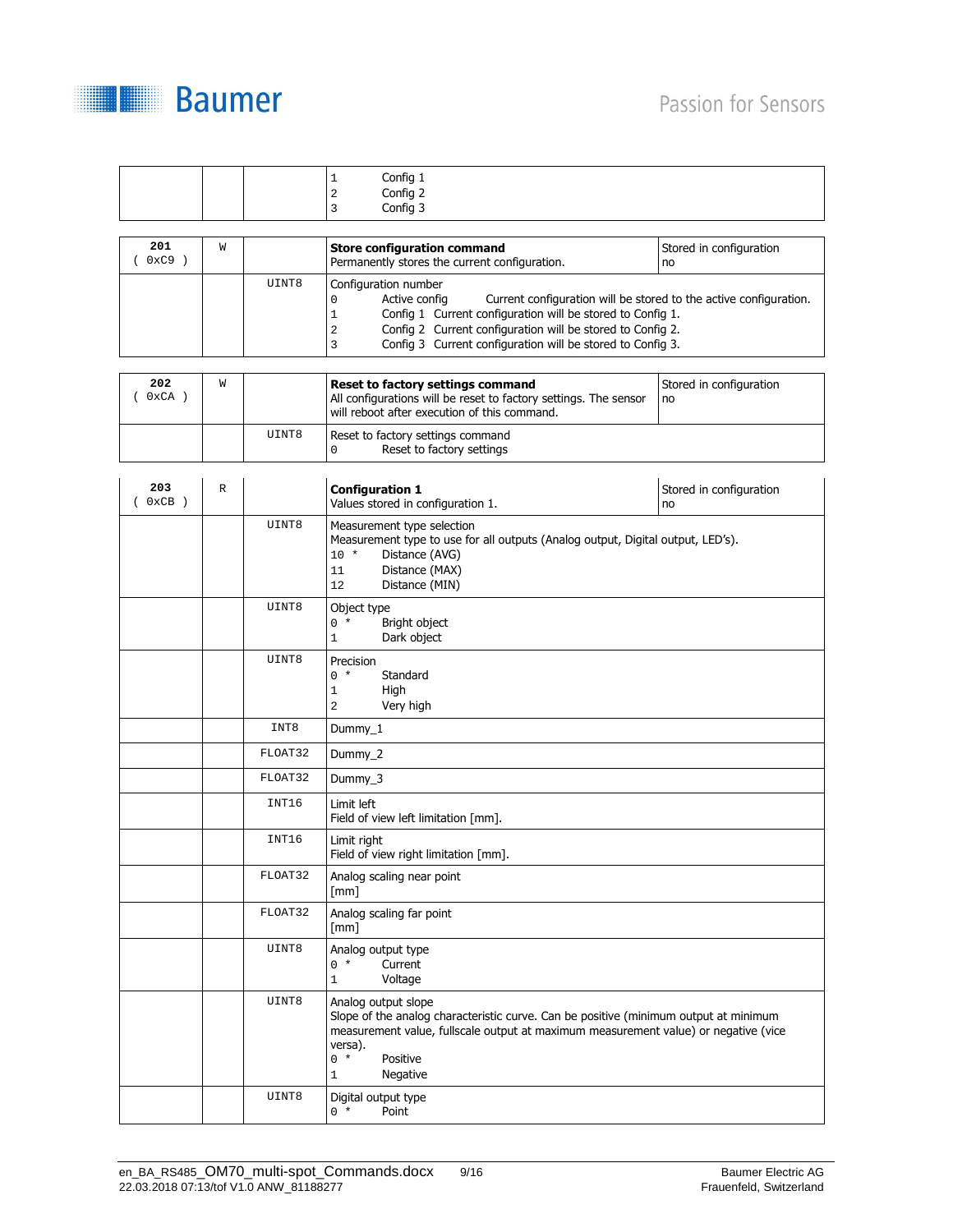



|  |         | Window                                                        |
|--|---------|---------------------------------------------------------------|
|  | UINT8   | Digital output polarity<br>Active high<br>$0 *$<br>Active low |
|  | FLOAT32 | Switch point 1<br>[mm]                                        |
|  | FLOAT32 | Switch point 2<br>[mm]                                        |

| 204<br>(0xCC) | $\mathbb R$ |         | <b>Configuration 2</b><br>Values stored in configuration 2.                                                                                                                                                                                                    | Stored in configuration<br>no |
|---------------|-------------|---------|----------------------------------------------------------------------------------------------------------------------------------------------------------------------------------------------------------------------------------------------------------------|-------------------------------|
|               |             | UINT8   | Measurement type selection<br>Measurement type to use for all outputs (Analog output, Digital output, LED's).<br>Distance (AVG)<br>$10 *$<br>Distance (MAX)<br>11<br>Distance (MIN)<br>12                                                                      |                               |
|               |             | UINT8   | Object type<br>$0 *$<br>Bright object<br>Dark object<br>$\mathbf 1$                                                                                                                                                                                            |                               |
|               |             | UINT8   | Precision<br>$0 *$<br>Standard<br>$\mathbf 1$<br>High<br>Very high<br>2                                                                                                                                                                                        |                               |
|               |             | INT8    | Dummy_1                                                                                                                                                                                                                                                        |                               |
|               |             | FLOAT32 | Dummy_2                                                                                                                                                                                                                                                        |                               |
|               |             | FLOAT32 | Dummy_3                                                                                                                                                                                                                                                        |                               |
|               |             | INT16   | Limit left<br>Field of view left limitation [mm].                                                                                                                                                                                                              |                               |
|               |             | INT16   | Limit right<br>Field of view right limitation [mm].                                                                                                                                                                                                            |                               |
|               |             | FLOAT32 | Analog scaling near point<br>$\lceil mm \rceil$                                                                                                                                                                                                                |                               |
|               |             | FLOAT32 | Analog scaling far point<br>$\lceil mm \rceil$                                                                                                                                                                                                                 |                               |
|               |             | UINT8   | Analog output type<br>Current<br>$0 *$<br>Voltage<br>$\mathbf{1}$                                                                                                                                                                                              |                               |
|               |             | UINT8   | Analog output slope<br>Slope of the analog characteristic curve. Can be positive (minimum output at minimum<br>measurement value, fullscale output at maximum measurement value) or negative (vice<br>versa).<br>$0 *$<br>Positive<br>Negative<br>$\mathbf{1}$ |                               |
|               |             | UINT8   | Digital output type<br>$0 *$<br>Point<br>Window<br>$\mathbf{1}$                                                                                                                                                                                                |                               |
|               |             | UINT8   | Digital output polarity<br>$0 *$<br>Active high<br>Active low<br>$\mathbf{1}$                                                                                                                                                                                  |                               |
|               |             | FLOAT32 | Switch point 1<br>[mm]                                                                                                                                                                                                                                         |                               |
|               |             | FLOAT32 | Switch point 2<br>$\lceil mm \rceil$                                                                                                                                                                                                                           |                               |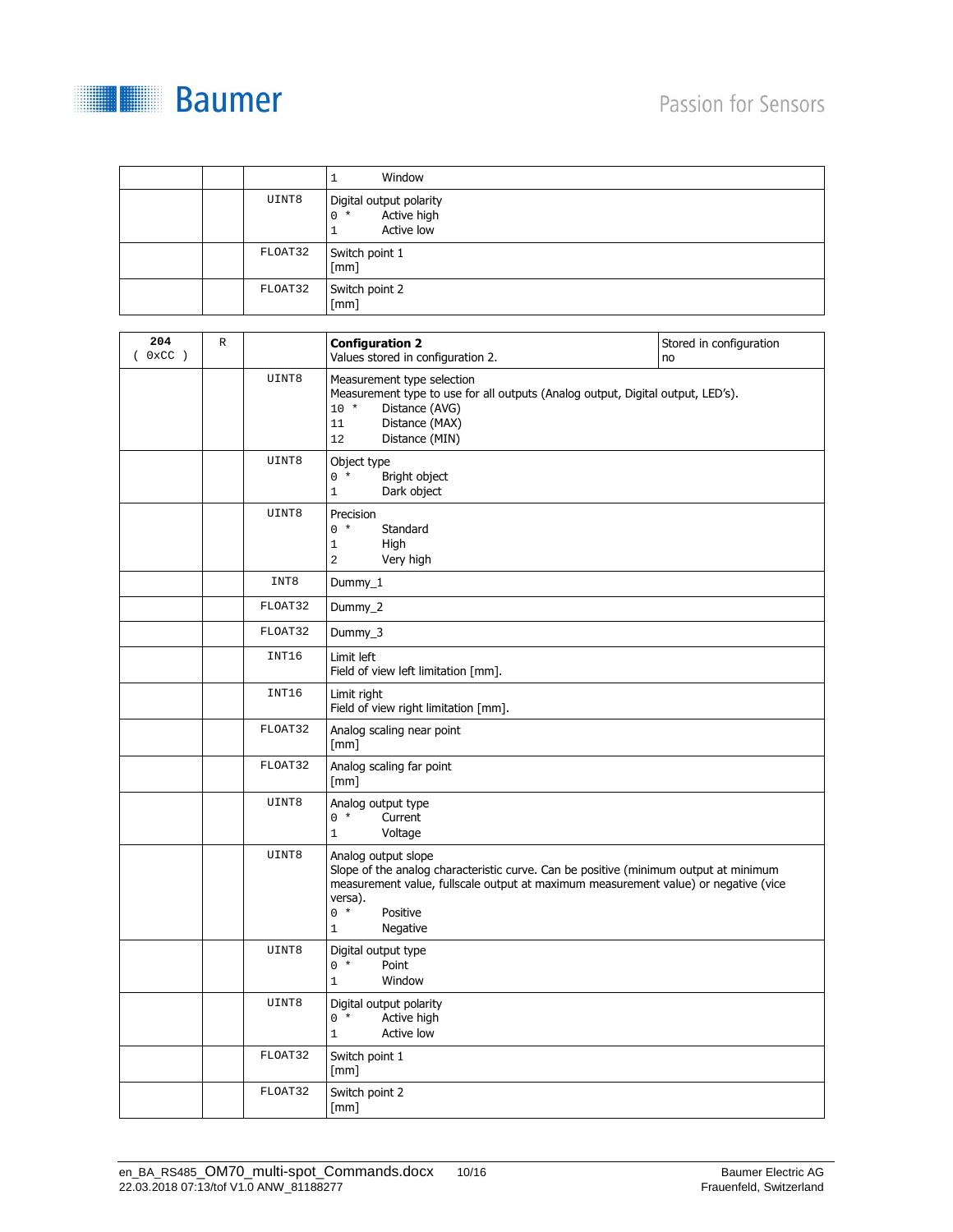

|  |  |  |  |  |  | <b>Baumer</b> |  |
|--|--|--|--|--|--|---------------|--|
|  |  |  |  |  |  |               |  |
|  |  |  |  |  |  |               |  |
|  |  |  |  |  |  |               |  |
|  |  |  |  |  |  |               |  |
|  |  |  |  |  |  |               |  |
|  |  |  |  |  |  |               |  |
|  |  |  |  |  |  |               |  |
|  |  |  |  |  |  |               |  |
|  |  |  |  |  |  |               |  |

 $\begin{picture}(20,10) \put(0,0){\vector(1,0){100}} \put(10,0){\vector(1,0){100}} \put(10,0){\vector(1,0){100}} \put(10,0){\vector(1,0){100}} \put(10,0){\vector(1,0){100}} \put(10,0){\vector(1,0){100}} \put(10,0){\vector(1,0){100}} \put(10,0){\vector(1,0){100}} \put(10,0){\vector(1,0){100}} \put(10,0){\vector(1,0){100}} \put(10,0){\vector(1,0){100}} \$ 

| 205<br>$0xCD$ ) | $\mathbb R$ |         | <b>Configuration 3</b><br>Values stored in configuration 3.                                                                                                                                                                                                    | Stored in configuration<br>no |
|-----------------|-------------|---------|----------------------------------------------------------------------------------------------------------------------------------------------------------------------------------------------------------------------------------------------------------------|-------------------------------|
|                 |             | UINT8   | Measurement type selection<br>Measurement type to use for all outputs (Analog output, Digital output, LED's).<br>$10 *$<br>Distance (AVG)<br>Distance (MAX)<br>11<br>Distance (MIN)<br>12                                                                      |                               |
|                 |             | UINT8   | Object type<br>$0 *$<br>Bright object<br>Dark object<br>$\mathbf{1}$                                                                                                                                                                                           |                               |
|                 |             | UINT8   | Precision<br>$0 *$<br>Standard<br>High<br>$\mathbf{1}$<br>Very high<br>$\overline{2}$                                                                                                                                                                          |                               |
|                 |             | INT8    | $Dummy_1$                                                                                                                                                                                                                                                      |                               |
|                 |             | FLOAT32 | Dummy_2                                                                                                                                                                                                                                                        |                               |
|                 |             | FLOAT32 | Dummy_3                                                                                                                                                                                                                                                        |                               |
|                 |             | INT16   | Limit left<br>Field of view left limitation [mm].                                                                                                                                                                                                              |                               |
|                 |             | INT16   | Limit right<br>Field of view right limitation [mm].                                                                                                                                                                                                            |                               |
|                 |             | FLOAT32 | Analog scaling near point<br>[mm]                                                                                                                                                                                                                              |                               |
|                 |             | FLOAT32 | Analog scaling far point<br>[mm]                                                                                                                                                                                                                               |                               |
|                 |             | UINT8   | Analog output type<br>$0 *$<br>Current<br>Voltage<br>$\mathbf{1}$                                                                                                                                                                                              |                               |
|                 |             | UINT8   | Analog output slope<br>Slope of the analog characteristic curve. Can be positive (minimum output at minimum<br>measurement value, fullscale output at maximum measurement value) or negative (vice<br>versa).<br>$0 *$<br>Positive<br>Negative<br>$\mathbf{1}$ |                               |
|                 |             | UINT8   | Digital output type<br>Point<br>$0 *$<br>Window<br>$\mathbf{1}$                                                                                                                                                                                                |                               |
|                 |             | UINT8   | Digital output polarity<br>Active high<br>$0 *$<br>Active low<br>$\mathbf{1}$                                                                                                                                                                                  |                               |
|                 |             | FLOAT32 | Switch point 1<br>$\lceil mm \rceil$                                                                                                                                                                                                                           |                               |
|                 |             | FLOAT32 | Switch point 2<br>$\lceil mm \rceil$                                                                                                                                                                                                                           |                               |

| 206<br>$0 \times \mathbb{CE}$ | R |       | <b>Active configuration</b><br>Values stored in the active configuration (0).                                                                                                             | Stored in configuration<br>no |
|-------------------------------|---|-------|-------------------------------------------------------------------------------------------------------------------------------------------------------------------------------------------|-------------------------------|
|                               |   | UINT8 | Measurement type selection<br>Measurement type to use for all outputs (Analog output, Digital output, LED's).<br>Distance (AVG)<br>$10 *$<br>Distance (MAX)<br>11<br>Distance (MIN)<br>12 |                               |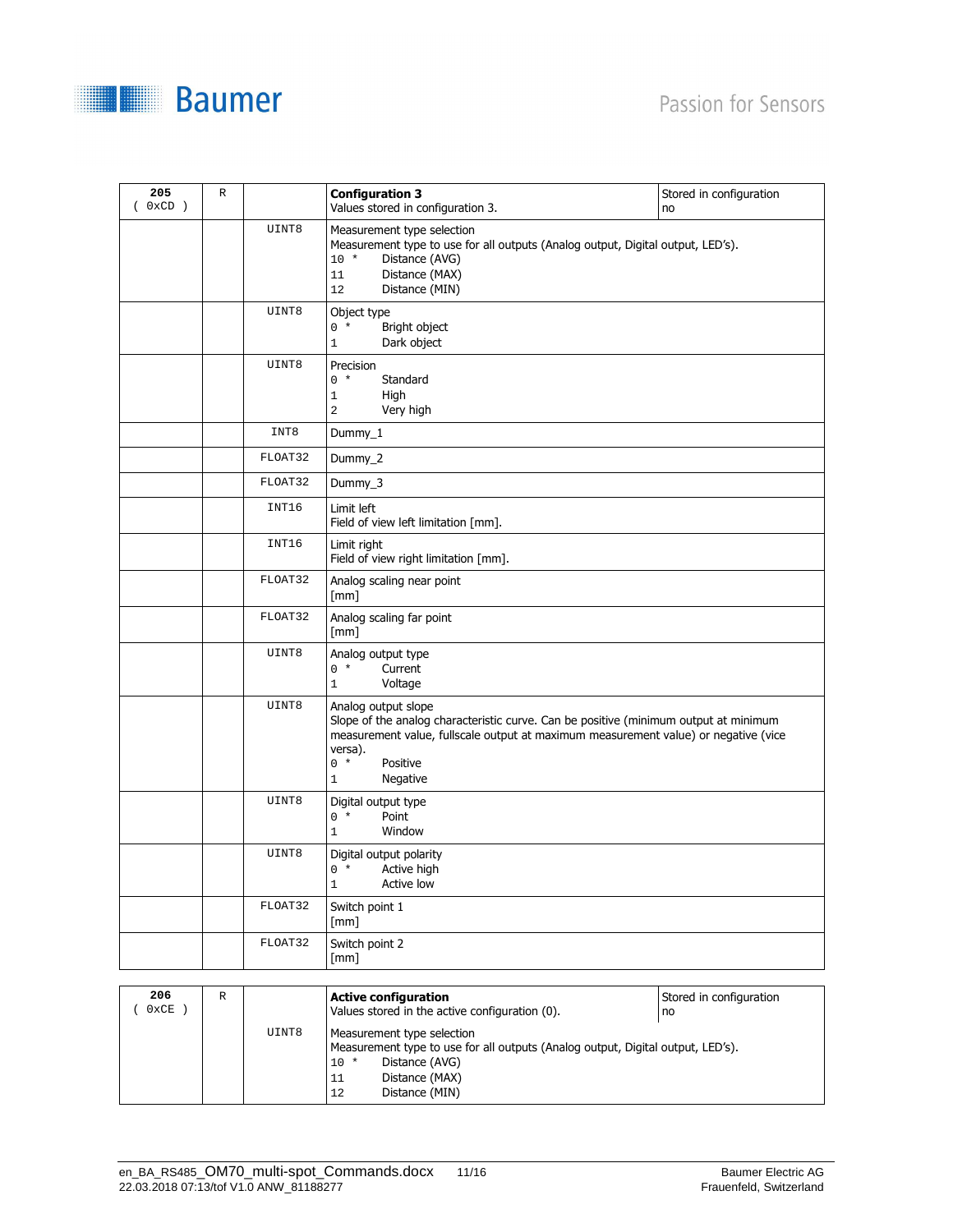



| UINT8   | Object type<br>$0 *$<br>Bright object<br>Dark object<br>$\mathbf 1$                                                                                                                                                                                            |
|---------|----------------------------------------------------------------------------------------------------------------------------------------------------------------------------------------------------------------------------------------------------------------|
| UINT8   | Precision<br>$0 *$<br>Standard<br>High<br>$1\,$<br>Very high<br>$\overline{2}$                                                                                                                                                                                 |
| INT8    | Dummy_1                                                                                                                                                                                                                                                        |
| FLOAT32 | Dummy_2                                                                                                                                                                                                                                                        |
| FLOAT32 | Dummy_3                                                                                                                                                                                                                                                        |
| INT16   | Limit left<br>Field of view left limitation [mm].                                                                                                                                                                                                              |
| INT16   | Limit right<br>Field of view right limitation [mm].                                                                                                                                                                                                            |
| FLOAT32 | Analog scaling near point<br>$\lceil mm \rceil$                                                                                                                                                                                                                |
| FLOAT32 | Analog scaling far point<br>[mm]                                                                                                                                                                                                                               |
| UINT8   | Analog output type<br>$0 *$<br>Current<br>$\mathbf 1$<br>Voltage                                                                                                                                                                                               |
| UINT8   | Analog output slope<br>Slope of the analog characteristic curve. Can be positive (minimum output at minimum<br>measurement value, fullscale output at maximum measurement value) or negative (vice<br>versa).<br>Positive<br>$0 *$<br>Negative<br>$\mathbf{1}$ |
| UINT8   | Digital output type<br>$0 *$<br>Point<br>$\mathbf{1}$<br>Window                                                                                                                                                                                                |
| UINT8   | Digital output polarity<br>$0 *$<br>Active high<br>Active low<br>$\mathbf{1}$                                                                                                                                                                                  |
| FLOAT32 | Switch point 1<br>[mm]                                                                                                                                                                                                                                         |
| FLOAT32 | Switch point 2<br>[mm]                                                                                                                                                                                                                                         |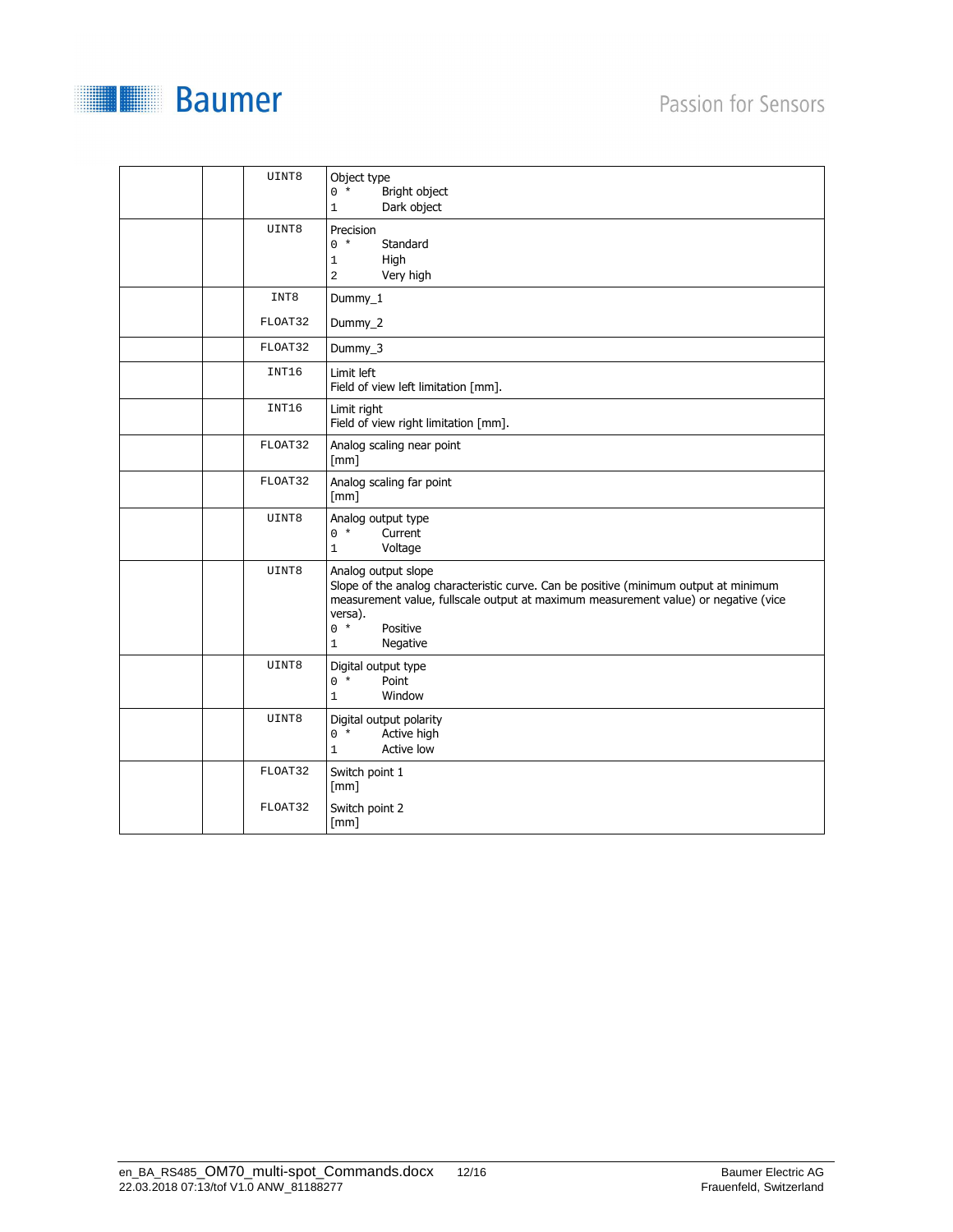



## **4 Example commands**

Example commands with standard Device Address (01).

| Command             | <b>Description</b>                             |
|---------------------|------------------------------------------------|
| :01W010;0;E9C3\r\n  | RS485 lock deactivated                         |
| :01R002;3955\r\n    | Device Info (Article number, sensor type)      |
| :01R006;F957\r\n    | Check Baud rate                                |
| :01W006;2;C1FF\r\n  | Set Baud rate to $2 = 115'200$                 |
| :01W011;1;85C3\r\n  | Reactivate analog and digital sensor outputs   |
| :01R021:09F4\r\n    | Get the measuring value                        |
| :01R022;F9F4\r\n    | Requesting all measuring values                |
| :01W020;10;41BE\r\n | Set measurement type to DISTANCE (AVG)         |
| :01W020;11;D1BF\r\n | Set measurement type to DISTANCE (MAX)         |
| :01W020;12;21BF\r\n | Set measurement type to DISTANCE (MIN)         |
| :01W032:0:91BB\r\n  | Set object type bright                         |
| :01W032;1;01BA\r\n  | Set object type dark                           |
| :01W201;0;37FE\r\n  | Store active configuration permanent to sensor |
| :01W202;0;73FE\r\n  | Reset to factory settings                      |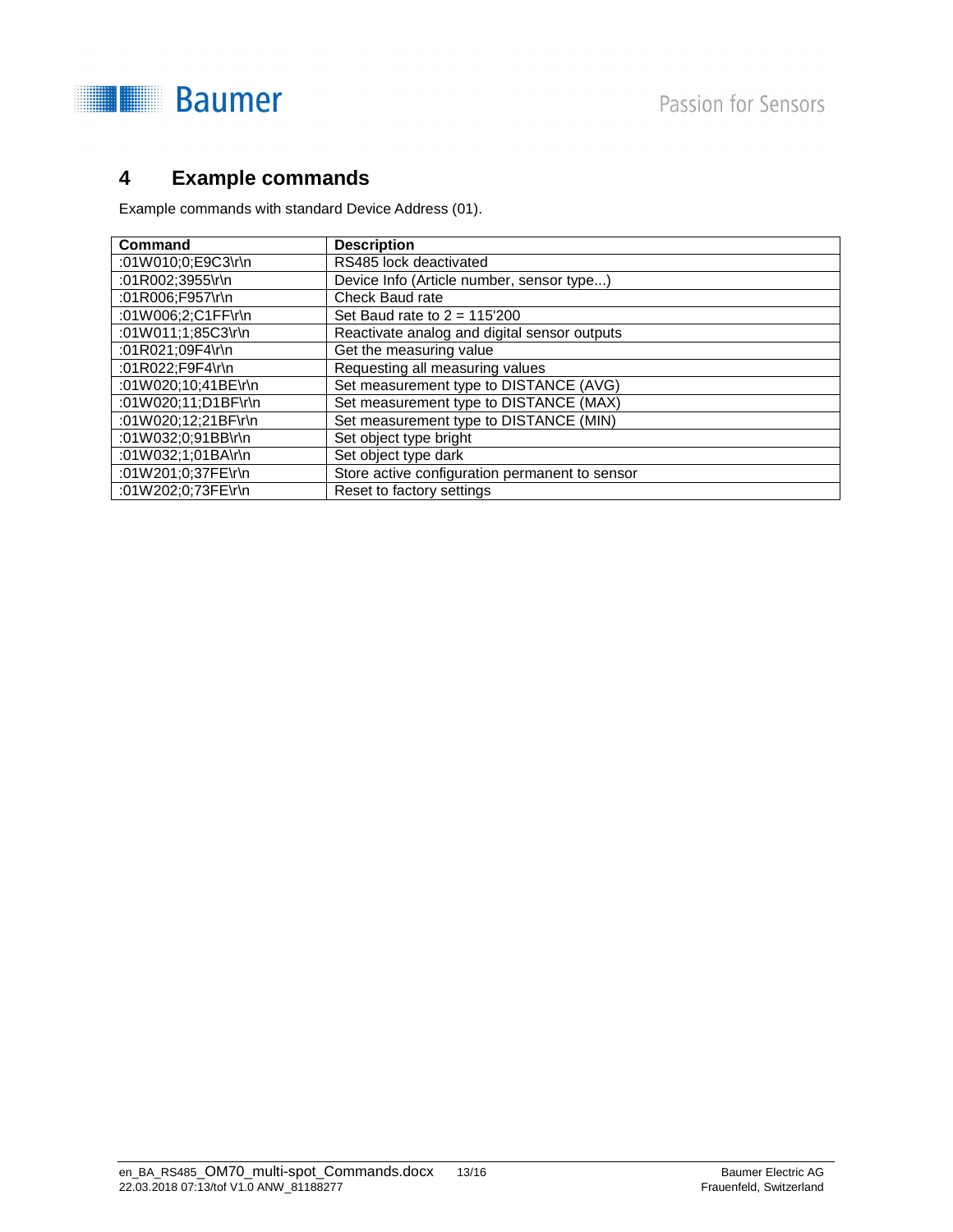## **ທ 5 Appendix**  Appendix

# 5.1 **5.1 Dependencies Dependencies**

Because some commands are dependent on one another, they can be executed only if certain settings were configured in advance. Important: Before RS485<br>commands can be sent, RS485 must be unlocked via the command :01W010;0;E commands can be sent, RS485 must be unlocked via the command :01W010;0;E9C3 Because some commands are dependent on one another, they can be executed only if certain settings were configured in advance. Important: Before RS485 \r\n (010 RS485 lock).

|              |                          |                 | Configuration |          |  | Index no.      | Index description                   |                     |                      |
|--------------|--------------------------|-----------------|---------------|----------|--|----------------|-------------------------------------|---------------------|----------------------|
|              | unlocked<br>locked<br>10 |                 |               |          |  |                | RS485 lock                          |                     |                      |
| $\mathsf{S}$ |                          |                 |               | Ĥ        |  | 50             | Diagnose mode                       |                     |                      |
|              |                          | running<br>pold |               |          |  |                | 34                                  | Laser off data hold | In put configuration |
|              | not Standard             | Standard        | not Standard  | Standard |  | 33             | Precision                           |                     |                      |
|              |                          |                 |               |          |  | 0              | <b>Application error</b>            |                     |                      |
|              |                          |                 |               |          |  | $\mathbf{1}$   | Vendor info                         |                     |                      |
|              |                          |                 |               |          |  | $\overline{2}$ | Device info                         |                     |                      |
|              |                          |                 |               |          |  | 5              | <b>Bus address</b>                  |                     |                      |
|              |                          |                 |               |          |  | 6              | <b>Baudrate</b>                     |                     |                      |
|              |                          |                 |               |          |  | 10             | RS485 lock                          |                     |                      |
|              |                          |                 |               |          |  | 11             | Output reactivation                 |                     |                      |
|              |                          |                 |               |          |  | 15             | Display language                    |                     |                      |
|              |                          |                 |               |          |  | 16             | Display backlight                   |                     |                      |
|              |                          |                 |               |          |  | 17             | <b>Touch button lock</b>            |                     |                      |
|              |                          |                 |               |          |  | 20             | Measurement type selection          |                     |                      |
|              |                          |                 |               |          |  | 21             | Measurement value                   |                     |                      |
|              |                          |                 |               |          |  | 22             | All measurement values              |                     |                      |
|              |                          |                 |               |          |  | 30             | Field of view                       |                     |                      |
|              |                          |                 |               |          |  | 31             | Set field of view to max command    |                     |                      |
|              |                          |                 |               |          |  | 32             | Object type                         | Dutpu               |                      |
|              |                          |                 |               |          |  | 33<br>34       | Precision<br>Laser off data hold    |                     |                      |
|              |                          |                 |               |          |  | 40             | Digital out configuration           |                     |                      |
|              |                          |                 |               |          |  | 41             | Analog out configuration            |                     |                      |
|              |                          |                 |               |          |  | 42             | Analog out scale                    |                     |                      |
|              |                          |                 |               |          |  | 43             | Set analog out scale to max command |                     |                      |
|              |                          |                 |               |          |  | 50             | Diagnose mode                       |                     |                      |
|              |                          |                 |               |          |  | 51             | Live monitor                        |                     |                      |
|              |                          |                 |               |          |  | 200            | Load configuration command          |                     |                      |
|              |                          |                 |               |          |  | 201            | Store configuration command         |                     |                      |
|              |                          |                 |               |          |  | 202            | Reset to factory settings command   |                     |                      |
|              |                          |                 |               |          |  | 203            | Configuration 1                     |                     |                      |
|              |                          |                 |               |          |  | 204            | Configuration 2                     |                     |                      |
|              |                          |                 |               |          |  | 205            | Configuration 3                     |                     |                      |
|              |                          |                 |               |          |  | 206            | <b>Active Configuration</b>         |                     |                      |



Legend:

Index unlocked Index locked

Baumer Electric AG<br>Frauenfeld, Switzerland Frauenfeld, Switzerland Baumer Electric AG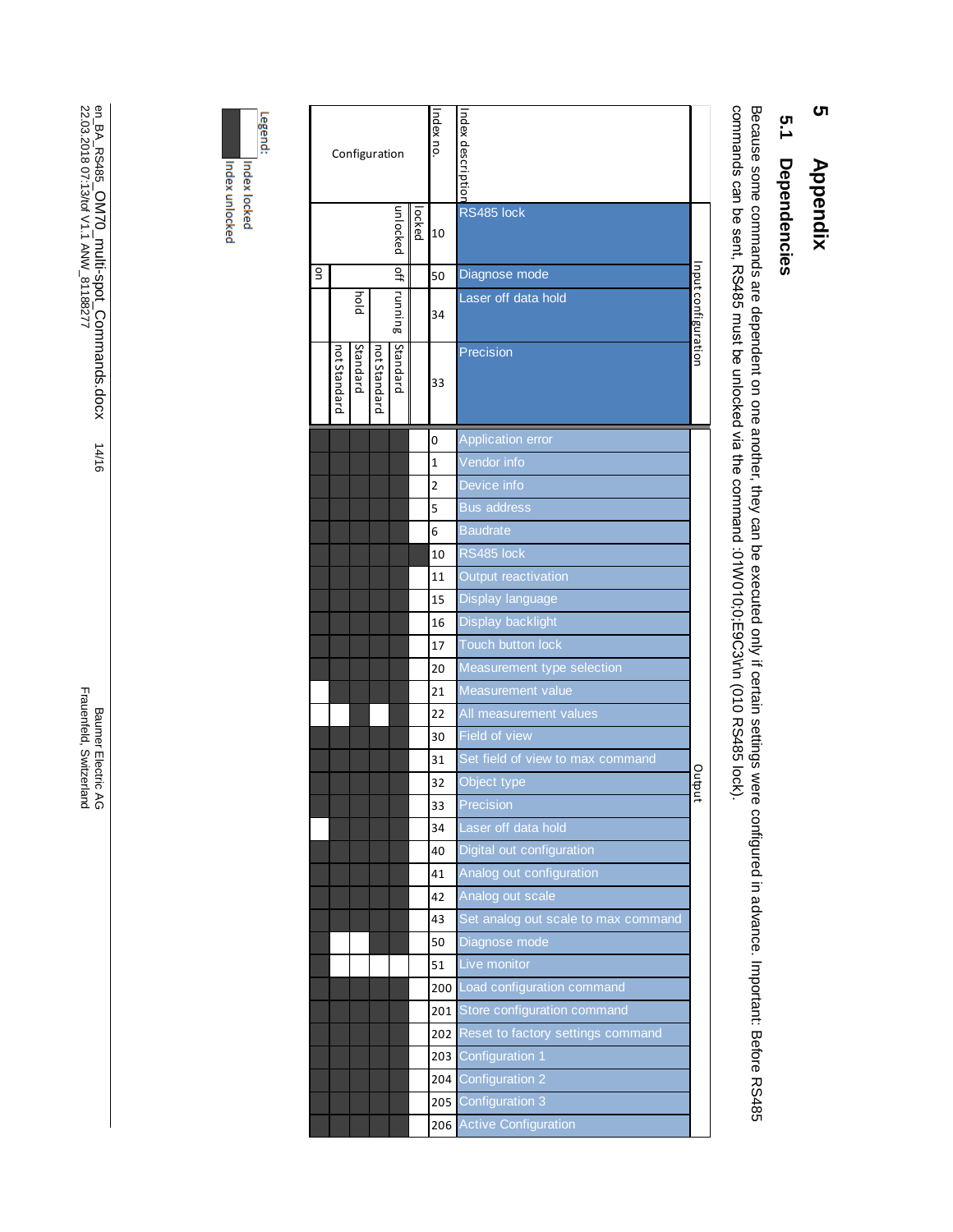## **6 History of changes**

| <b>Date</b> | Version | <b>Description</b>                   |
|-------------|---------|--------------------------------------|
| 24.11.2015  |         | Document created                     |
| 07.06.2017  | 11      | Chapter example commands implemented |
| 17.01.2018  |         | Dependency matrix changed            |